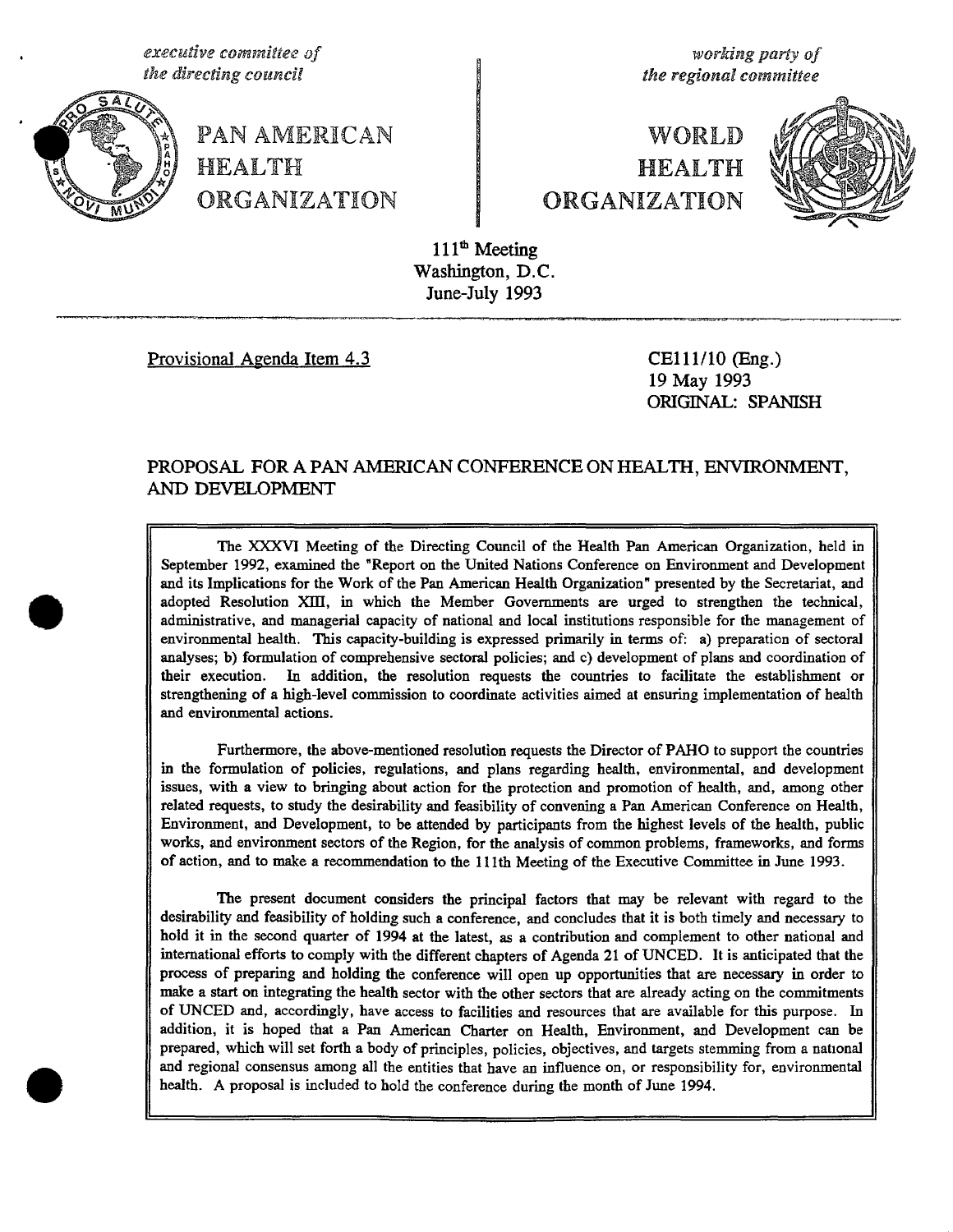#### 1. BACKGROUND AND JUSTIFICATION

'

#### 1.1 Health and Environment in the Region of the Americas

Environmental health programs have occupied a prominent place in the activities of PAHO**/**WHO virtually from the time the Organization was created, and they have evolved with the changing situation of the countries and in response to the mandates of the Governing Bodies, which have provided direction and resources for program execution.

In 1990, the Governing Bodies approved nine strategic orientations for the Organization--including "health in development," which stands at the confluence of the other eight--thus giving priority to efforts to guarantee greater equity in the standard of living and health of the peoples of the Hemisphere and in their access to basic health services, which are essential for sustainable development. Resolution XIII of the XXIII Pan American Sanitary Conference grants broad mandates to the Organization to act on the new priority, which is the core around which the strategic orientations of PAHO for the quadrennium 1991-1994 are grouped. Resolution XI of the same Conference complements Resolution Xlll in regard to health and environment.

In response to the deterio**r**ation of the infrastructure in the countries of the Region and their sanitary and social weaknesses, as dramatically evidenced by the virulent outbreaks of epidemic cholera in several countries, the increase in poisonings caused by pesticides and other toxic chemicals, the rise in industrial accidents with environmental repercussions, and similar problems, the Pan American Health Organization, among other initiatives, has developed the Regional Plan for Investment in the Environment and Health, which was approved by the Governing Bodies and is aimed at addressing the health needs and the social deficit in the countries.

The Ninth Program of W*o*rk *o*f the World Health Organization (1996-2001) maintains health for all by the year 2000 as the point of reference for the Organization's actions, and includes targets that are consistent with others already established by other forums and agencies. The Program proposes to move from a traditional approach to environmental health to a more comprehensive and interse**c**toral approach.

In sum, the health se**c**tor in the Region has been concerned with health problems as they relate to the environment and development. However, its concerns and needs have not been sufficiently meshed with those of other sectors to produce the close integration that is needed to achieve the best results for protection of the environment, development, and human health.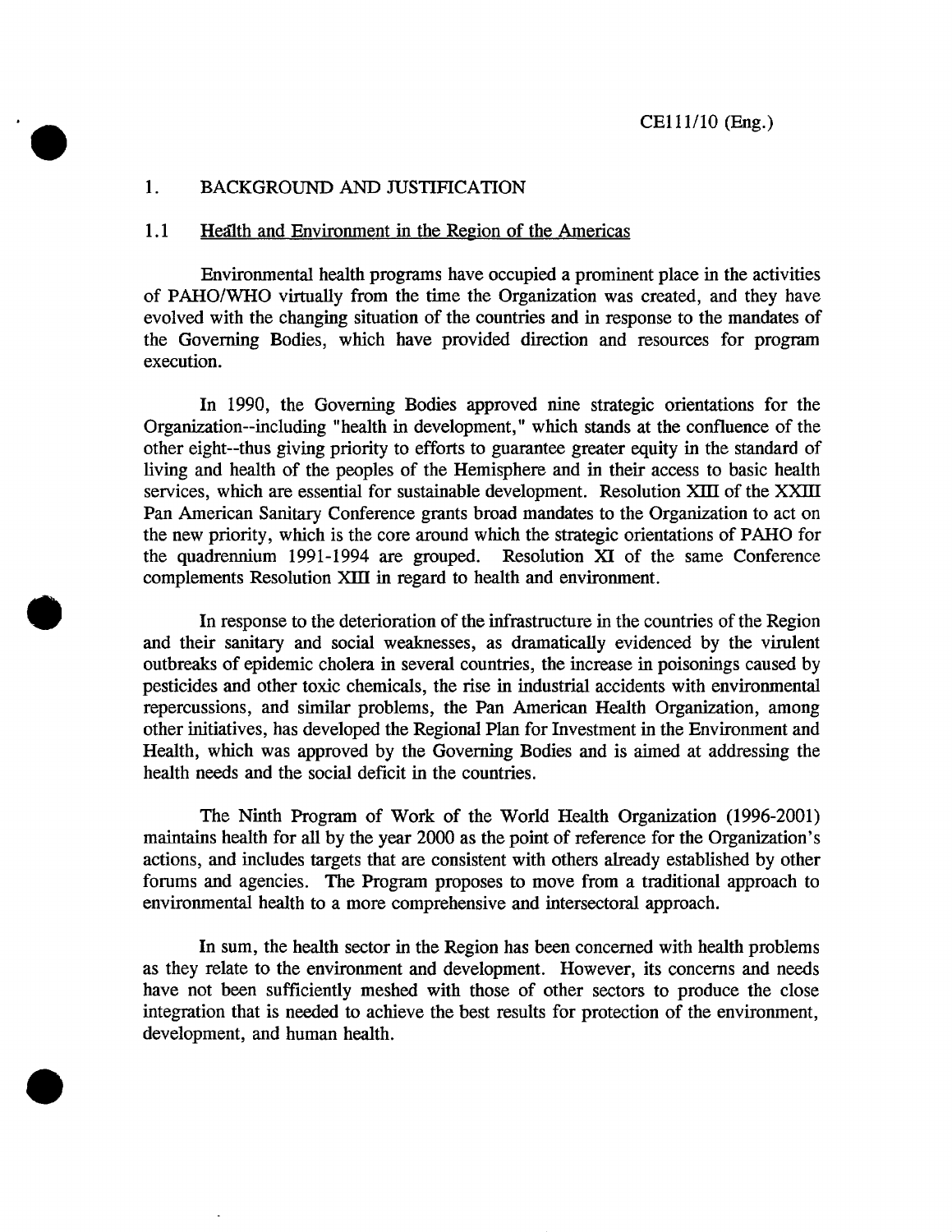CElll**/**10 (Eng.) Page 2

Parallel to aforementioned events and initiatives, the last two decades have witnessed growing public concern over the world environment. The most notable recent expression of these concerns was the United Nations Conference on Environment and Development (UNCED), held in Rio de Janeiro from 3-14 June 1992. The Conference acknowledged the importance of health in sustainable development, and environmental protection and conservation. Thus, UNCED, through its plan of action, provided the oppo*r*tunity to integrate health with environmental protection in the development process.

#### 1.2 The United Nations Conference on Environment and Development

The basic idea behind the Conference was to build a consensus on actions and principles aimed at ensuring that the inhabitants of the Earth enjoy sustainable development with equity. PAHO**/**WHO participated actively in the preparatory activities for the Conference and in the Conference itself. It made a valuable contribution in the preparatory stage of the Conference to the Rio Declaration and to the drafting of Agenda 21, which is the Conference's plan of action. A summary of the implications of UNCED for the countries and for PAHO can be found in the "Report on the United Nations Conference on Environment and Development and its Implications for the Work of the Pan American Health Organization," Document CD36**/**22 of 17 August 1992, presented to the XXXVI Meeting of the Directing Council.

At the global level, Resolution WHA45.31 summarizes the significance of the Conference for WHO as a whole. In c*o*mpliance with that resoluti*o*n, WHO has developed a Global Strategy on Health and Environment (Geneva, 7 September 1992). It should be n*o*ted that one of the most pertinent recommendations of UNCED is that the countries should prepare plans for adopting priority measures in the program areas of the chapter "Protecting and Promoting Human Health Conditions," based *o*n cooperative planning at the different levels of government, nongovernmental organizations, and local communities.

Since improved health generally goes hand-in-hand with the need to consider environmental health in the broad context of environment and development, any success attained as a consequence of UNCED in regard to health will depend, in large measure, on how the initiative is followed up and on the support provided by the Organization to the countries, which in turn will depend on the capacity it demonstrates to mobilize additional and new financial resources. Indeed, Agenda 21 asks the governing bodies of organizati*o*ns t*o* study the need for additional resources that will be required for follow-up, and proposes some mechanisms to further the process.

Aware of the shortfalls in the health and environment infrastructure, PAHO, with the support of the governments, has sponsored the development, drafting, and implementation of the Regional Plan for Investment in the Environment and Health (Pan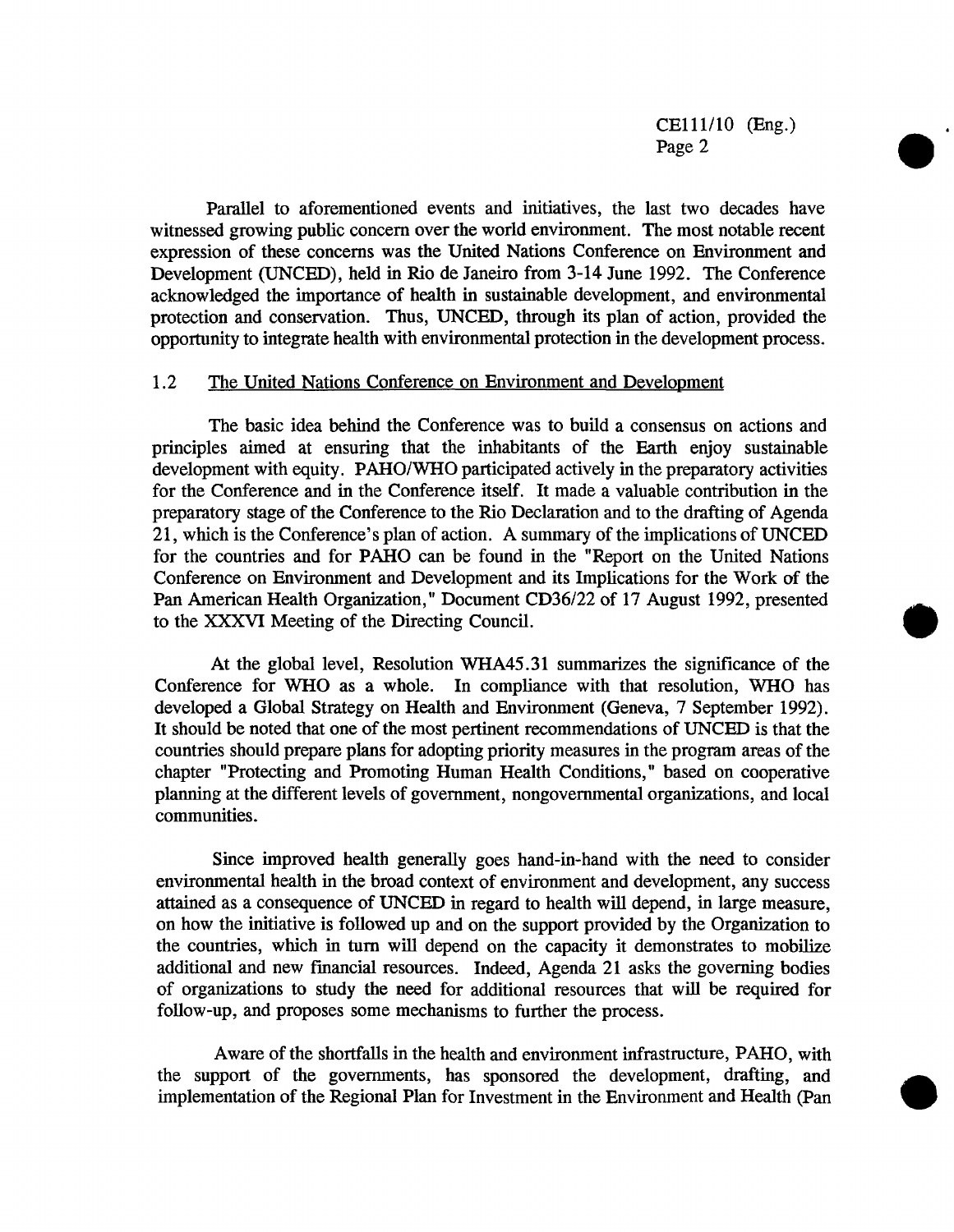American Health Organization, September 1992), which will make a major contribution to the attainment of the health goals of UNCED by promoting, at the country and regional levels, a movement aimed at increasing capital investment in the environment and health. For this purpose, the Organization is endeavoring to help the countries to strengthen their capacity to identify and formulate investment projects.

# 1.3 Factors Considered with regard to the Conference on Health, Environment, and Development Proposed by PAHO

The United Nations Development Program (UND*P*) and the Inter-American Development Bank (IDB) made an important contribution to promoting a regional vision of environmental problems, in keeping with UNCED. Their initiative took the form of a report entitled "Our Own Agenda," which reflects the thinking, analysis, and discussion on the issue in past decades in the Region and advances suggestions for a future strategy.

Through the **L**atin American and Caribbean Commission on Development and the Environment, which was created on the initiative of UNDP and IDB in 1989, a select group of experts and scientists of recognized prestige in the Region helped to prepare the report. The regional offices of UNDP, the Office for Latin America and the Caribbean of UNEP, ECLAC, the Project Services Office of UNDP, and the Pan American Health Organization also participated, together with various offices of the United Nations system and the Inter-American Development Bank.

In 1990, WHO created a Health and Environment Commission to evaluate the health consequences of environmental changes, especially with a view to preparing for UNCED. The work of the Commission can be considered a complement, in the field of health, to the 1987 report "Our Common Future" prepared by the World Commission on Environment and Development. The results of that work took the form of a report by the Commission entitled "Our Planet, Our Health," and reports by the subcommissions on the subjects of food and agriculture, energy, industry and urbanization. These reports offer strategies and recommendations for establishing a These reports offer strategies and recommendations for establishing a sustainable base for the protection of health.

As a part of the process of preparing for UNCED, the countries organized special working groups to write up national reports, which were to examine the issue of environment and development, incorporating health concerns and needs. As a environment and development, incorporating health concerns and needs. contribution to this process, PAHO promoted the active participation of the countries' health sectors in the working groups with a view to ensuring that sufficient account was taken of health concerns. However, in the Region, participation by the health sector in the preparation of the national documents in question, and in UNCED, was relatively limited, partly owing to a lack of information and relevant experience, and partly to the lack of recognition by other sectors that health is an integral and inseparable part of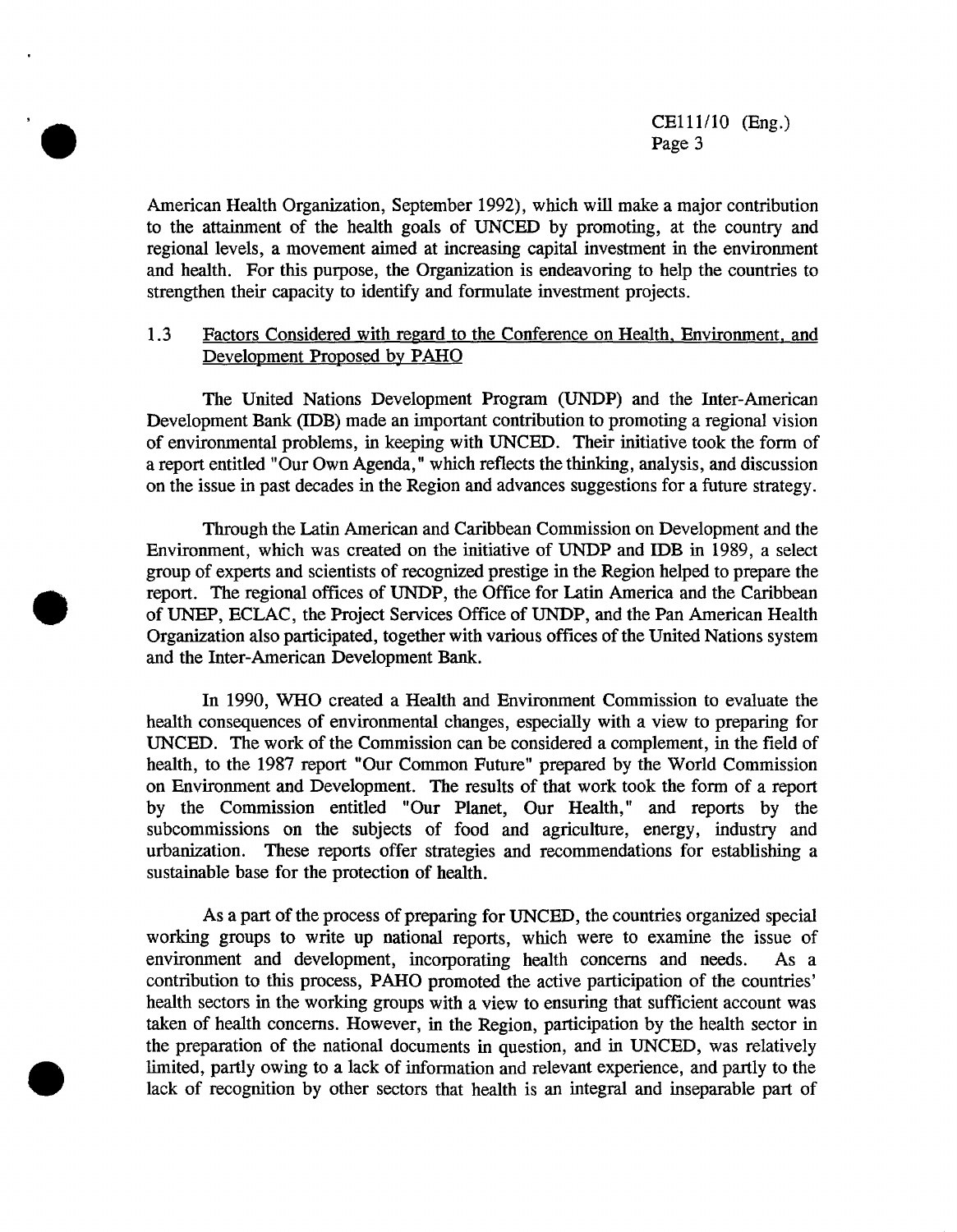environment and development issues. The f*o*regoing points up the utmost importance and urgency of c*o*ordinating with the *o*ther sect*o*rs, especially in regard to the environment and development, in *o*rder t*o* significantly facilitate participation by the health sector in the follow-up on UNCED, beginning with the preparati*o*n of plans for the adoption of priority measures, b*o*th at the country level and between countries.

Implementation of Agenda 21 is the responsibility first and foremost of governments, and international c*oo*peration should support such efforts, which is why reinforcement is essential and urgent. UNCED recommended increasing the internal capacity *o*f countries to carry *o*ut Agenda 21 and called for the preparation of national programs of action on the Agenda, including an examination of requirements for increasing the capacity and potential for preparing national strategies for sustainable development, preferably bef*o*re 1994. Determination of national capacity and needs will require the broadest possible degree of internal consultation, as well as consultation with g*o*vernmental**,** nong*o*vernmental, international, bilateral, and *o*ther levels that can contribute to the effort. The recommendation of Agenda 21 to strengthen national capacity is consistent with Resolution XIII *o*f the XXXVI Meeting of the Directing Council.

The operational mechanisms at the country level used to prepare the contributions for UNCED were intersectoral working groups. Groups of this kind can facilitate the consultation process. The high-level commissions that Resolution **XIII** of the XXXVI Directing Council suggests be established in the countries can also play an important part. The purpose of these commissions is to make action in the fields of health and the environment more effective by including health in the guidelines for environmental and development policies, and in operational activities. This requires an understanding of the possibilities and limitations of the environment and the needs of the population of the countries in question.

Several countries of the Region have manifested interest and have begun activities to follow up on UNCED through the consolidation of their health and environment policies. For example, the Central American countries have formulated a Declaration on the Ecology and Health of the Central American Isthmus, which demonstrates their interest in reaching a consensus among the different national sectors with regard to health, the environment, and development.

Worldwide, the international agencies responsible for implementing the resolutions of UNCED have begun activities at different levels, guided by the policies of their own organizations and the directives of UNCED. Some of the most noteworthy actions include: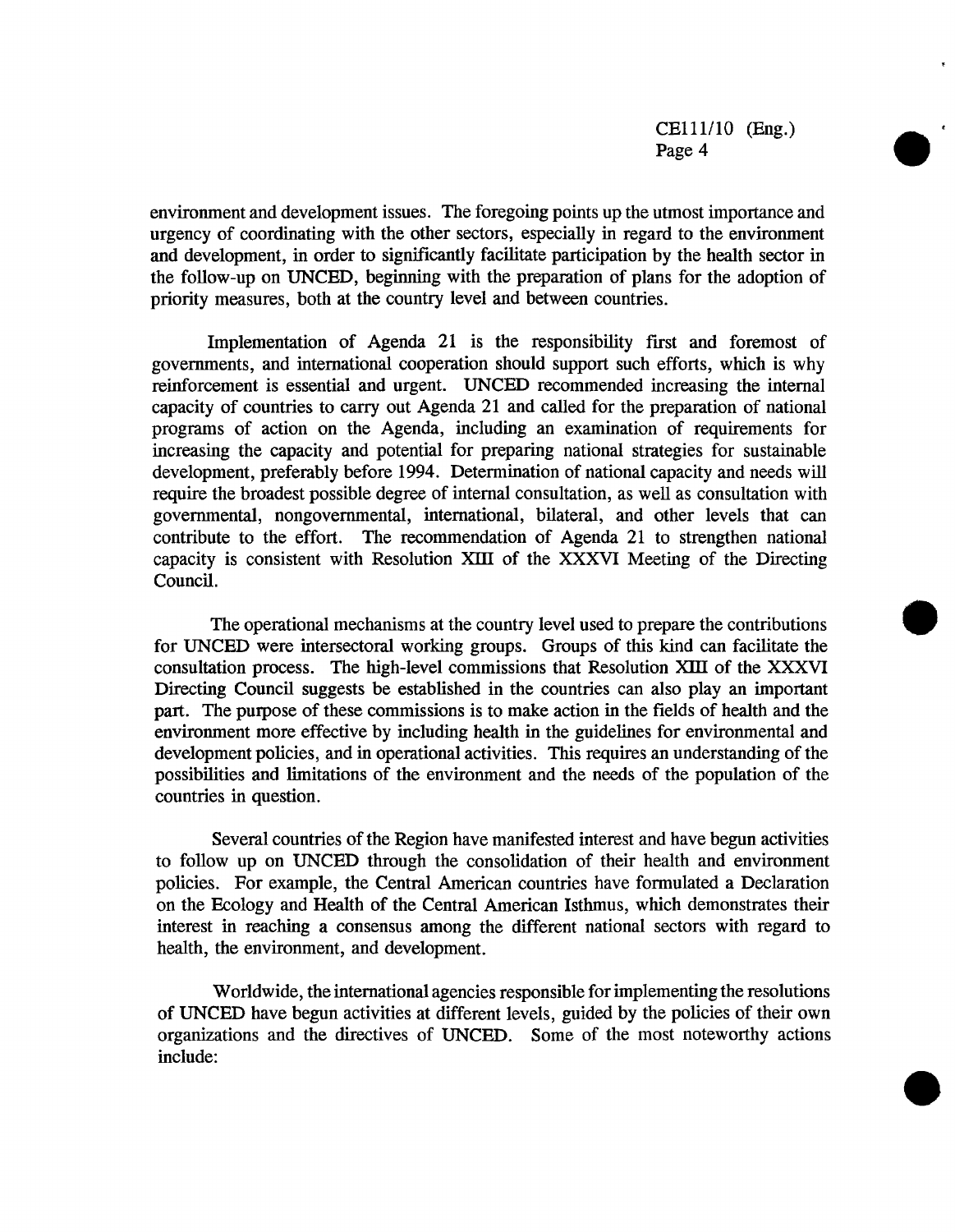- The Economic and Social Council of the United Nations (ECOSOC) has established a Commission on Sustainable Development within the Council, to ensure effective follow-up of UNCED, and to examine progress in the execution of Agenda 21 at the national, regional, and international levels, among other related matters. Implicit in this mandate is an examination of the progress made in implementing the recommendations related to health.
- The United Nations Development Program (UNDP) has launched a global program to develop national capacity, intended to support the preparation and execution of plans of action and world st**r**ategies for sustainable development. The activities will be carried out at the direct request of governments, or in cooperation with a United Nations agency. The pilot stage calls for financing of USS10 million, with a target of \$100 million for 1992, and \$500 million in 1995.
- *-* The *G*lobal Environment Facility (*G*EF)**.** This fund, administered jointly by UNDP, the World Bank, and UNEP, is carrying out a pilot project (1991- 1993) in cooperation with the countries to address four global environmental problems: (i) global warming; (ii) destruction of biodiversity; (iii) pollution of international waters; and (iv) damage to the ozone layer. In chapter 33 of Agenda 21, "Financial Resources and Mechanisms," UNCED made specific recommendations related to financing additional costs, particularly for developing countries. Countries that have a per capita GDP of US\$4,000 or less will be able to benefit.

It is to be expected that additional resources will be forthcoming to fulfill the commitments outlined in chapters 37 and 38 of Agenda 21 of UNCED, which call for international cooperation to strengthen national capacities. The health sector has had very little participation in all these processes. Consequently, intensive action is needed in the very near future, with a firm sense of political commitment in order to promote the integration of the health sector with all the sectors involved in the health-environment-development triangle.

In view of the background presented above, it is clear that a Pan American Conference on Health, Environment, and Development is not only necessary and timely, but is urgent if the health sector is to contribute more effectively to the process of sustainable development and, in turn, is to derive more benefit from it.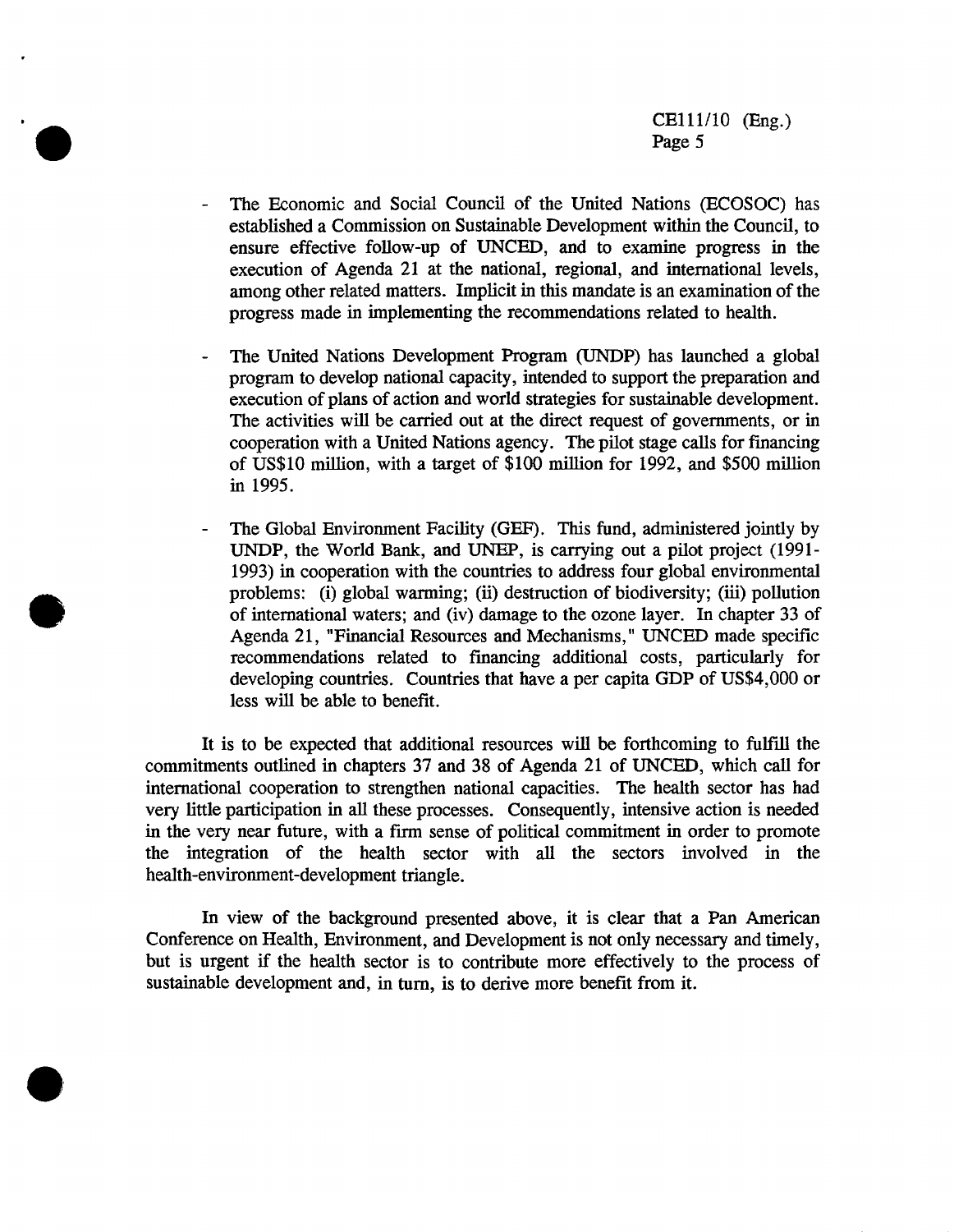# 2**.** THE PAN A**M**ERICAN CONFERENCE ON HEALTH, ENVIRON**M**ENT, AND DEVELOP**M**ENT

## 2.1 Purpose of the C*onference*

Through a joint eff*o*rt, it is pr*o*posed to define and ad*o*pt a set of comm*o*n policies in the Member C*o*untries aimed at ensuring fulfillment *o*f the c*o*mmitments stemming fr*o*m UNCED and meeting the health needs of the countries of the Region. The Strategic Orientations and Program Priorities of PAHO, the Ninth General Pr*o*gram *o*f W*o*rk *o*f WHO, and the Regional Plan f*o*r Investment in the Environment and Health, as well as *o*ther related plans and pr*o*cesses, contain major components that should be duly considered and incorp*o*rated in national and interc*o*untry plans of action for health, the environment, and sustainable development.

## 2**.**2 Terms of Reference of the Conference

The areas of action established under Agenda 21 *o*f UNCED incorporate the objectives of sustainable development and primary health care, taking environmental requirements into account. The linkage between sanitary, environmental, and The linkage between sanitary, environmental, and socioeconomic progress is intended to ensure sustainable development. These intersectoral activities encompass the spheres *o*f education, housing, natural resources, industrial and agricultural development, public w*o*rks, community gr*o*ups, companies, schools and universities, religi*o*us, civic, and cultural organizations, and others. It is recommended that the countries prepare national plans *o*f action f*o*r cooperation among the various levels of g*o*vernment, nongovernmental organizations, and local c*o*mmunities. At the global level, UNCED suggested that these health-related activities should be guided by an appr*o*priate international organization, such as WHO.

In addition, one aspect of utmost importance that must be dealt with, and which requires consensus at the highest level internationally, is the fact that countries and groups of countries share certain environmental and health components related to economic devel*o*pment, and these components take *o*n even greater significance for sustainable development.

# 2.3 Immediate Objective

The immediate objective is to hold a regional conference to be attended by participants from the highest levels of the health and other sectors, mainly those linked to the environment and the economic and social development of the countries, to help lay the necessary foundations so that the health sector can fulfill the mandate it is called upon to carry out pursuant to UNCED, particularly as set out in chapter 6 of Agenda 21, "Protecting and Promoting Human Health," and make a significant contribution to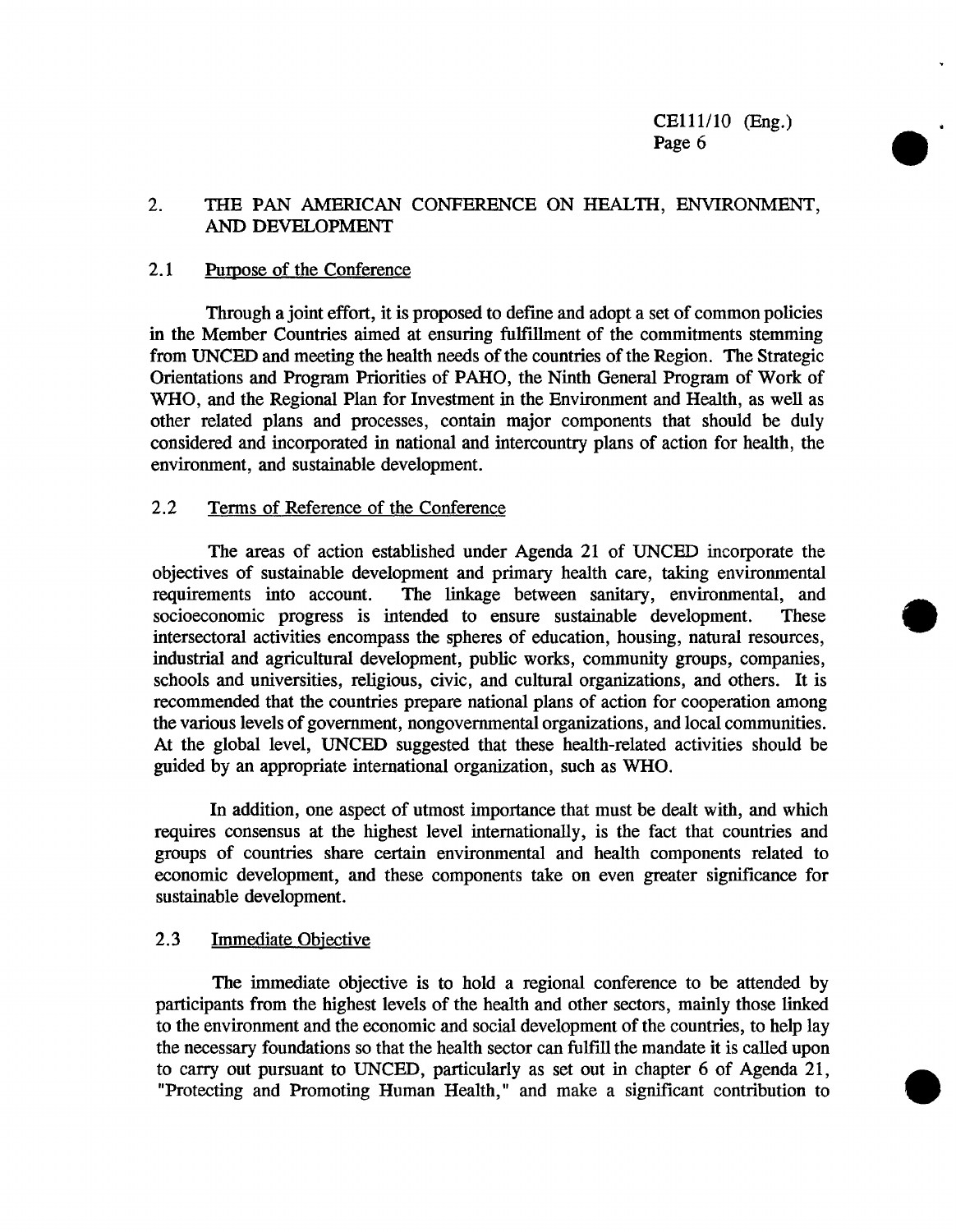sustainable development in the countries. To this end, the other related sectors must have a clear idea of the needs of the health sector and a full understanding of the principles and policies that will guide intersectoral cooperation, both at the country level and in the Region.

#### 2.4 Expected Results

One *o*f the principal results expected from the conference is that it will contribute to the involvement of the various sectors that are concerned with environmental health and help t*o* ensure that their needs will be included in national plans *o*f action on the environment, in accordance with the recommendations of Agenda 21. A fundamental step in achieving this involvement would be acceptance of the Pan American Charter on Health, Environment, and Development, which the conference w*o*uld place before the participants for consideration.

One major result of the process itself of preparing the Pan American Charter and holding the conference would be the activation of high-level national mechanisms to def'me the policies and strategic elements needed and to promote the preparation of operational instruments that will permit the inclusion of the concerns of all the sectors of society and the efforts of different groups to attain health objectives. In this context the Regional Plan for Investment in the Environment and Health will be expected to play a key role in suppo**rt** of the countries with regard to redirecting social-sector investment policies for the purpose of increasing the flow of capital needed to overcome the existing sanitary and health deficits.

For the Organization, the Pan American Charter on Health, Environment, and Development would constitute a guiding instrument for its programs, complementing the Resolutions of the Governing Bodies on related matters. It is also expected that the Charter would serve as a guide for def'ming the strategic orientations and program priorities of the Organization during the next quadrennium. Also, the Governments would be encouraged to take the Pan American Charter into account when formulating their national health, environment, and development policies.

# 2.5 Development Plan

#### **Stage L Preparatory Activities**

The first stage in the preparatory activities will be the drafting of the Pan American Charter, which will involve all the countries of the Region, in accordance with the following plan: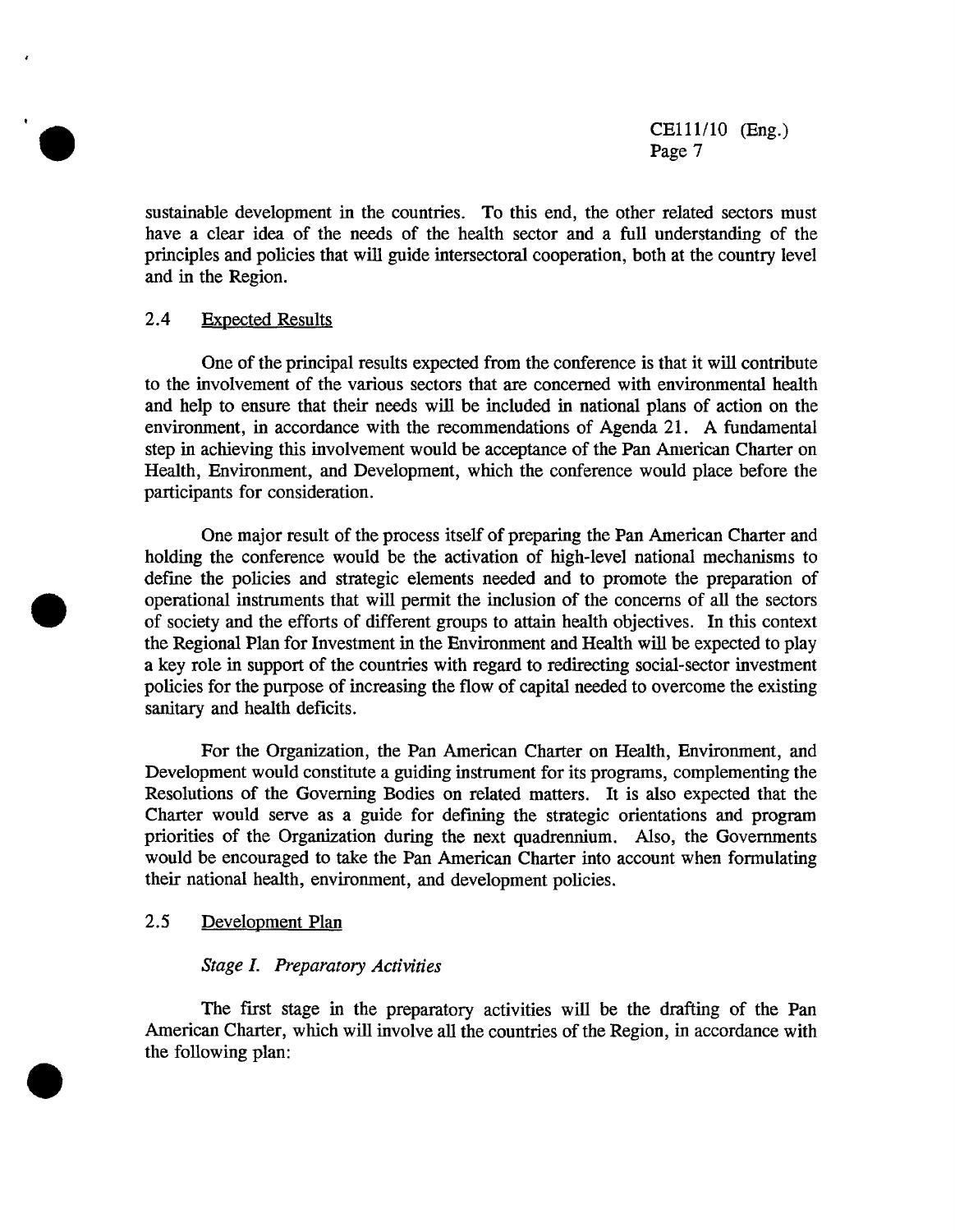- The country documents prepared for UNCED will be analyzed in order to identify and define the health concerns and needs expressed by the countries, with a view t*o* establishing the initial basic requirements that should be incorp*o*rated into the national plans of action. If necessary, additi*o*nal data will be *o*btained from the countries in order to complete this initial inf*o*rmati*o*n base.
- The information compiled will be consolidated in a document that will serve as the basis for the preparation of a first draft of the Pan American Charter on Health, Environment, and Development, which will incorporate the policies and strategic elements so as to present an integrated whole that takes into account all the social sectors and the efforts of the different sectors.
- Based on an analysis of the consolidated document, a first draft of the Pan American Charter on Health, Environment, and Development will be prepared, which will be submitted for consideration by each Member Government.
- The consolidated document and the first draft of the Charter will be discussed with the appropriate national authorities in each country through the national commissions that worked on the preparation of the country's documents for UNCED, and in coordination with the high-level commissions established in accordance with Resolution XIII of the XXXVI Directing Council.
- The input resulting from the discussions in the countries will be used to prepare the preliminary version of the Pan American Charter on Health, Environment, and Development, which will be submitted for consideration by the conference, together with the updated consolidated background document, for discussion and the adoption of a final version of the Charter.

# **Stage II**. **The Conference**

The c*o*nference will be held in Washington, D.C., United States of America, in June 1994, and will last for three days.

A total of 100 ministerial-level participants will be invited. They will include Ministers of Health and other ministers who have major responsibilities with regard to policies and decisions on the environment and development. The countries may send additional participants with funding from other sources. International organizations, bilateral agencies, and n*o*ngovernmental organizations will also be invited to participate actively in the event, as well as to provide support for the participation of some of those invited to attend.